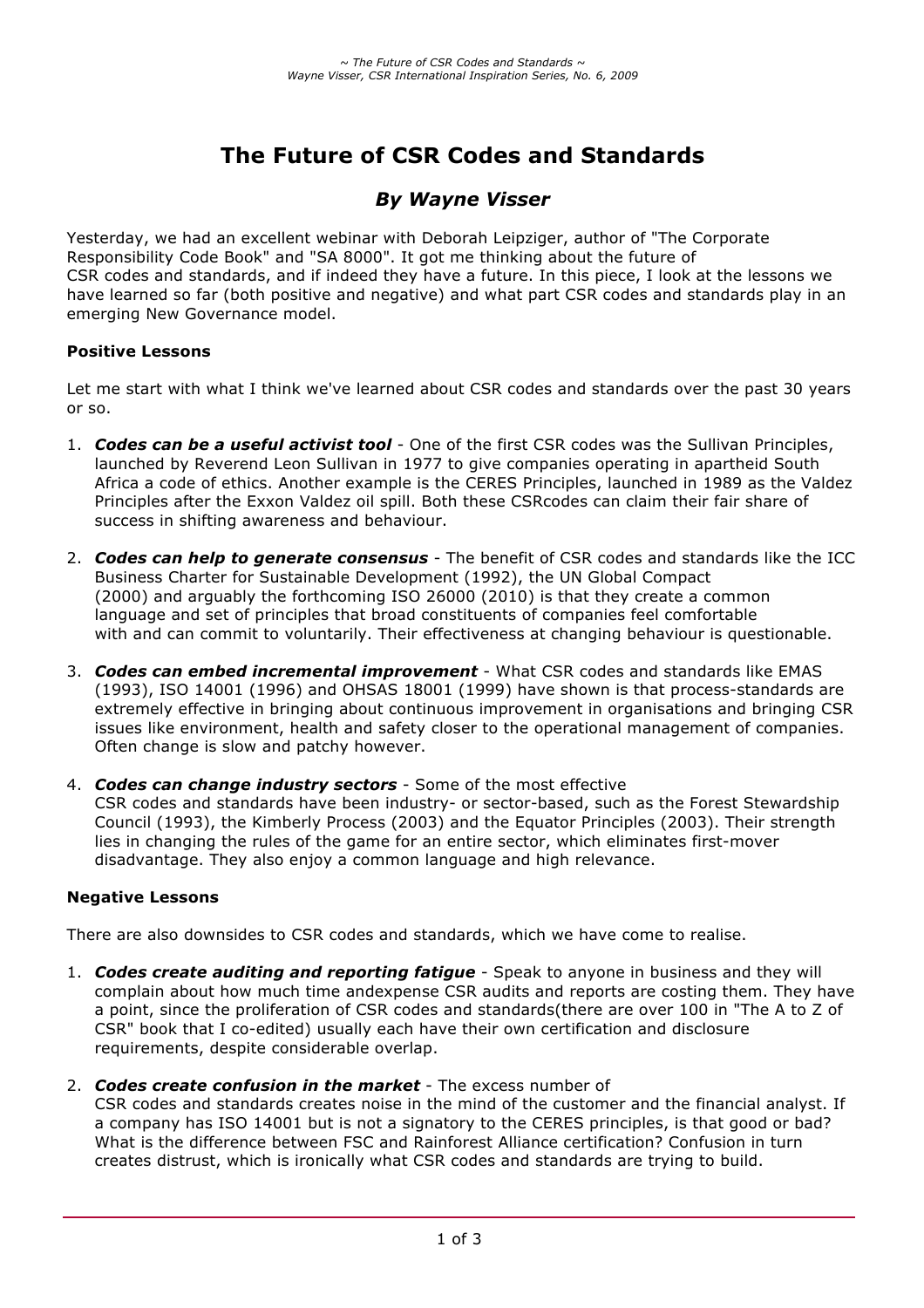- 3. *Codes can be a mask for irresponsibility* When we look at the collapse of Enron and Worldcom, the current banking crisis, or the reluctance of oil companies to go renewable, it is absolutely clear that CSR codes and standards (which all these companies had or have) can often mask a deeper unsustainable business model or irresponsible corporate culture. Despite genuine efforts by CSR departments, their activity remains marginal.
- 4. *Codes are no substitute for regulation* The voluntary nature of CSR codes and standards means that they will inevitably only apply to the progressive few, and even those may choose to dilute their commitments during financial hard times, or hide behind the "lack of teeth" (i.e. sanction) in most CSR codes. Voluntary action is hardly ever effective in properly internalising externality impacts or creating widespread change.

# **Future Prospects**

With the usual caveats that the future is unpredictable, it does seem to me that there are several trends in CSR codes and standardsthat indicate the direction of their evolution.

- *Principle-based codes will consolidate* The great victory of the past 20 years has been the increasing consensus on what CSR principles should underscore business activities. We can expect a few of the principle-based CSR codes (like the UN Global Compact and the Global Reporting Initiative) to win through and the rest to wither away, or become marginal actors for big business.
- *Process-based codes will struggle* The markets for process-based standards like ISO 14001 will continue to grow in developing countries, but quickly reach saturation point, as they have done in the developed world. The reason is that incremental improvement can only get you so far and then you need systemic change, which requires changes in the market structure or the policy framework.
- *Performance-based codes will strengthen* Companies will come under increasing pressure to demonstrate their CSR performance in absolute, measurable terms (since processbased codes have essentially failed to solve our global problems). Hence, CSR codes like SA 8000 and emerging standards around carbon emissions will be in higher demand and more trusted.
- *Sector-, product-, issue- and geography-based codes will expand* We can expect to continue to build on the progress andrelative success of specific CSR codes and standards (as opposed to generic principles), whether they be for a specific sector (e.g. pharmaceuticals), product (e.g. palm oil), issue (e.g. water) or geography (e.g. China). They will be an elaboration of the generic codes, applied to a specific, actionable context.

#### **A New Governance**

My fundamental belief is that CSR codes and standards will not disappear, because they form part of an emerging new form of governance, based on a multi-stakeholder approach. They will not be a substitute for legislation (as many from business hoped over the past 20 years), but rather a complimentary mechanism for delivering change. Nor will they be the panacea for the world's problems, but rather an important piece in the jigsaw of solutions.

Behind this question of governance is the crisis in institutional confidence, i.e. the lack of trust by the public in the major institutions of society, including both government and business. Even NGOs are under increasing scrutiny and will see great pressure to demonstrate accountability. CSR codes and standards, if designed and implemented well, can help to bridge the trust-gap. If done poorly, they will only widen and deepen the chasm.